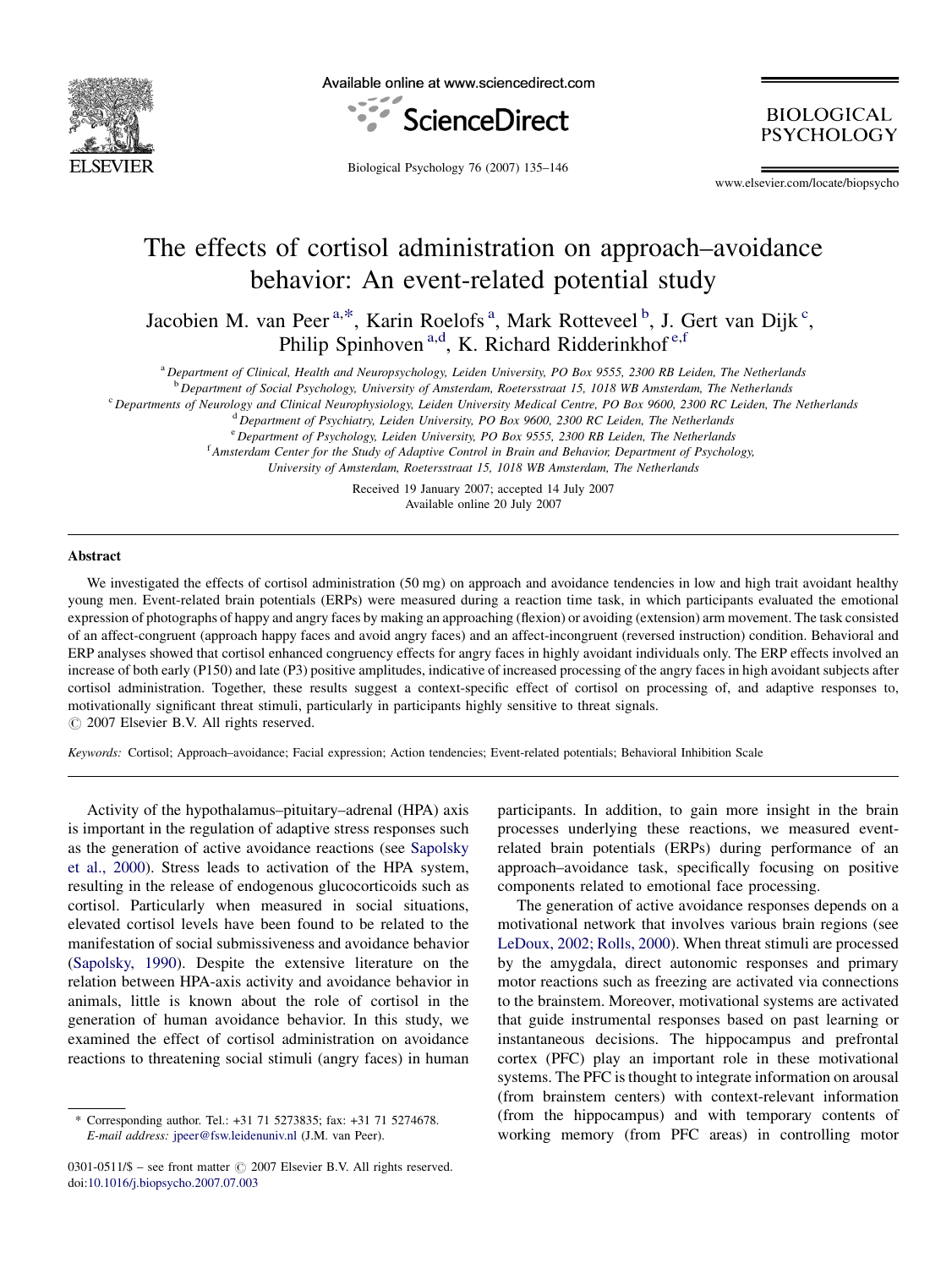responses (via connections with the motor cortex). The anterior cingulate (ACC) and orbitofrontal (OFC) regions of the PFC in particular are involved in these motivational systems, which enable approach and avoidance reactions to emotional stimuli (see [LeDoux, 2002; Roelofs et al., in preparation; Rolls, 2000\)](#page--1-0).

[Rolls \(2000\)](#page--1-0) stressed the importance of processing of facial expressions by these motivational systems. Emotion has a communicative function, and faces constitute important signals of threat or appeasement in the social environment. In a series of lesion studies, [Hornak et al. \(2003\)](#page--1-0) showed that in human participants both the OFC and the ACC are involved in emotion processing, including the identification of facial expression, social behavior, and subjective emotional state.

Angry facial expressions are commonly used as social threat stimuli in human research on threat processing. Neuroimaging studies have shown that viewing angry faces activates large parts of the above-mentioned motivational network, with the ACC, OFC, and amygdala in particular (for an overview see [Adolphs, 2002; McClure et al., 2004; Strauss et al., 2005](#page--1-0)). In addition, transcranial magnetic stimulation of the medial PFC/ ACC has been found to disrupt the processing of angry facial expressions [\(Harmer et al., 2001\)](#page--1-0). [Adolphs \(2002\)](#page--1-0) argued that whereas activation of the amygdala appears to depend on relatively passive or implicit processing of the emotion (such as in passive viewing paradigms), prefrontal regions may be activated more when participants are engaged in a cognitive task requiring explicit identification of the emotion, which in turn may inhibit the amygdala's activation.

ERP studies have also indicated that prefrontal motivational networks are involved in the processing of facial expressions. An enhanced positivity in response to emotional relative to neutral faces has been found over prefrontal areas as early as 120 ms after stimulus presentation [\(Eimer and Holmes, 2002](#page--1-0)) or between 160 and 215 ms ([Eimer et al., 2003](#page--1-0)). This suggests that cortical circuits involved in the detection of emotionally significant events can be triggered rapidly by emotional facial expressions ([Eimer et al., 2003; Pizzagalli et al., 1999; Sato et al., 2001](#page--1-0)). In addition, a more broadly distributed positivity (over parietal as well as frontal and central areas) has been observed beyond 300 ms ([Eimer et al., 2003](#page--1-0)). In particular faces signaling threat (i.e. fearful or angry faces as opposed to happy or neutral faces) have been found to show these enhanced amplitudes in both early (e.g. 50–250 ms: [Ashley et al., 2004; Bar-Haim et al., 2005;](#page--1-0) [Schupp et al., 2004; Williams et al., 2006](#page--1-0)) and late positive components (300–500 ms: [Schupp et al., 2004; Williams et al.,](#page--1-0) [2006](#page--1-0)). Interestingly, recent studies reported the ERP effects of emotional expressions to be attention dependent ([Eimer et al.,](#page--1-0) [2003; Krolak-Salmon et al., 2001\)](#page--1-0), suggesting they may reflect a greater allocation of attention to motivationally relevant input ([Cuthbert et al., 2000](#page--1-0)).

In sum, a frontolimbic motivational network is involved in the processing of social threat stimuli and the generation of avoidance behavior. In the next section we explore how the stress hormone cortisol, which is thought to be important in the generation of adaptive stress responses (e.g. [Sapolsky et al.,](#page--1-0) [2000\)](#page--1-0), may affect this network and, consequently, approach and avoidance behavior. It is well established that not only the hippocampus but also the PFC is a target structure for cortisol (e.g. [Meaney and Aitken, 1985; Radley et al., 2004\)](#page--1-0). Exogenously administered cortisol has been shown to affect prefrontal functions, such as working memory, in humans (for a review see [Wolf, 2003](#page--1-0)). In addition, there is increasing evidence from animal studies that PFC mediated avoidance behavior and fearful temperament are positively correlated with high levels of cortisol (see e.g. [Kalin et al., 1998a,b, 2000\)](#page--1-0). [De Kloet et al.](#page--1-0) [\(1999\)](#page--1-0) emphasized that glucocorticoids influence informationprocessing systems conditionally, so that specific internal and external stimuli are more likely to elicit responses in the appropriate context. In this way, information processing is biased towards adaptive behavior that is most relevant to the situation.

Human studies on the relation between cortisol, the processing of social threat stimuli and avoidance behavior are scarce, but a recent study by [Putman et al. \(2007\)](#page--1-0) suggested that acute (25 mg) cortisol administration enhanced preferential processing of angry faces in healthy young men. The results of this study showed a significant increase in memory bias for angry faces (i.e. enhanced spatial working memory performance compared to neutral faces) after cortisol administration compared to placebo. No such memory bias was found for happy faces. In addition, a study by [Van Honk et al. \(1998\)](#page--1-0) in which angry and neutral faces were presented in a Stroop paradigm indicated that increased basal cortisol levels were associated with faster responses to angry faces, which was interpreted as reflecting (adaptive) avoidance. However, no studies so far have addressed the effects of cortisol administration on overt avoidance behavior.

A systematic and objective method to study human avoidance behavior was provided by [Solarz \(1960\)](#page--1-0) and [Chen](#page--1-0) [and Bargh \(1999\)](#page--1-0), consisting of a reaction time task in which individuals evaluate the emotional valence of positive and negative word stimuli by making arm movements (arm flexion or extension) that are either congruent or incongruent with their intuitive action tendencies. [Rotteveel and Phaf \(2004\)](#page--1-0) extended this paradigm to the nonverbal domain, using pictures of happy and angry faces (the approach–avoidance (AA) task). Affectcongruent movements involve arm flexion (approach) in response to a positive stimulus (happy face) and arm extension (avoidance) in response to a negative stimulus (angry face). Affect-incongruent movements involve reversed mapping instructions (from stimulus valence to arm movement) that conflict with participants' intuitive action tendencies (i.e. to approach positive and avoid negative stimuli). With this paradigm a congruency effect is typically found, indicating faster responses for affect-congruent arm movements compared to affect-incongruent arm movements (see also [Chen and](#page--1-0) [Bargh, 1999; Markman and Brendl, 2005; Solarz, 1960](#page--1-0)).

Using this AA task, [Roelofs et al. \(2005\)](#page--1-0) found an effect of stress-induced cortisol responses on the congruency effects. Participants with relatively high stress-induced cortisol responses (high CR) showed increased AA congruency effects when tested in baseline conditions, but no significant congruency effects during stress. In contrast, for low CR participants the congruency effects were only significant during and not before stress. Thus, the results of this study showed a significant